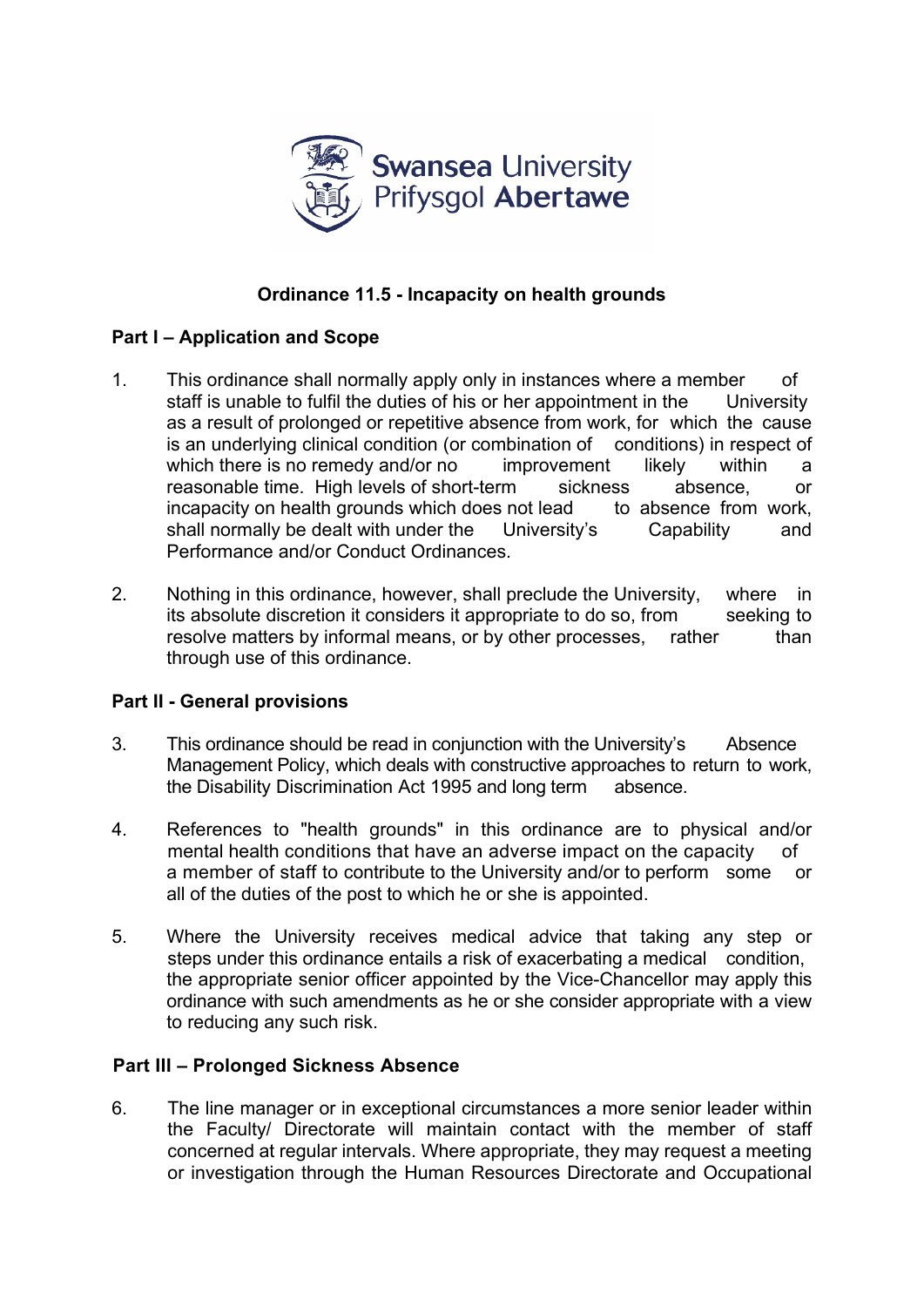Health with the member of staff when the absence extends beyond six weeks, or sooner if appropriate in accordance with the University's Sickness and Absence Management Policy.

- 7. At any time, the University may require the member of staff to attend a medical examination through the Occupational Health Service or by an appropriately medically qualified person nominated by the Director of Human Resources or a member of the HR Senior Leadership Team so that a medical report can be obtained. The member of staff may also be asked to consent to his or her own doctor providing a report for the University or any such qualified person. The medical reports will be considered by the line manager or in exceptional circumstances a more senior leader within the Faculty/ Directorate or an appropriate representative of the Human Resources Directorate, in the context of all other known facts, including the anticipated recovery period and the business needs of the University.
- 8. Where the medical report intimates that the member of staff should be fit to return to work within a reasonable time, the Occupational Health Service, in conjunction with the line manager or in exceptional circumstances a more senior leader within the Faculty/ Directorate, may recommend, where appropriate, a temporary or permanent adjustment, e.g. to duties and responsibilities, working hours, location, or physical/ergonomic aspects of the workstation as this may facilitate an earlier return to work.
- 9. Where medical reports indicate that the member of staff is unfit to return to his/her post, the line manager or in exceptional circumstances a more senior leader within the Faculty/ Directorate, in consultation with the appropriate member of Human Resources and the member of staff concerned, will consider, where appropriate and if possible, a permanent change to working hours, duties and responsibilities or redeployment to a different post. Alternatively, where appropriate, the member of staff may apply for early retirement on the grounds of ill-health in accordance with the regulations of the appropriate Superannuation Scheme.
- 10. If a return to work is not feasible within a reasonable time, the Director of Human Resources or member of the HR Senior Leadership Team in consultation with the line manager or in exceptional circumstances a more senior leader within the Faculty/ Directorate, , having taken into consideration the relevant facts, including for example :-
	- (a) medical reports where available;
	- (b) any evidence relating to the health grounds and the surrounding circumstances considered relevant; and

(c) any steps already taken to address the issues, whether formally or informally, shall write to the member of staff, advise him/her that there appear to be grounds to justify the termination of his/her employment on health grounds and request a meeting with the member of staff and the appropriate member of Human Resources. This meeting may, by mutual agreement, be at the member of staff's normal place of work or at another agreed location. If there is medical advice stating a meeting is not appropriate due to the health of the member of staff alternatives should be considered.